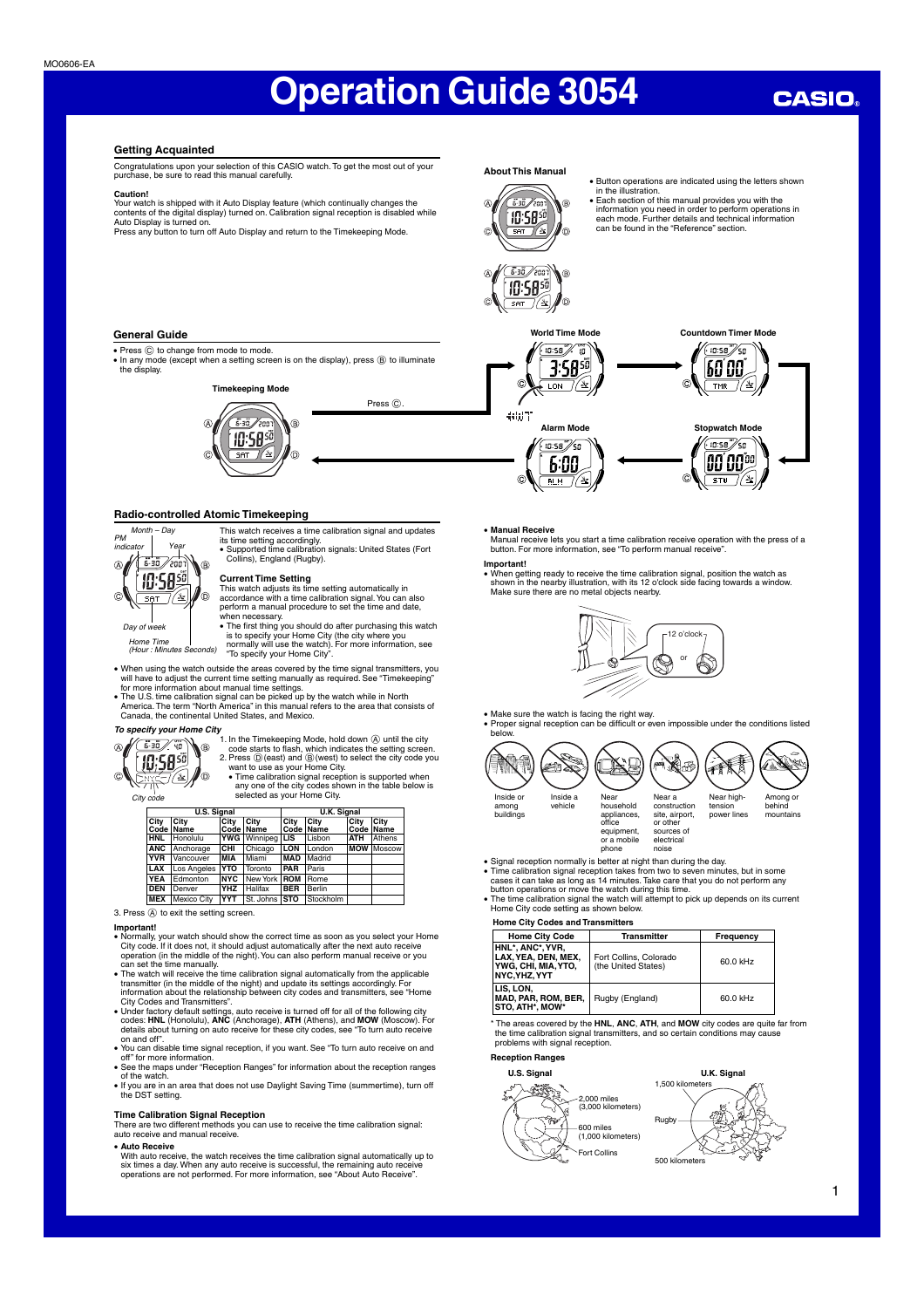## **CASIO**

- Signal reception may not be possible at the distances noted below during certain times of the year or day. Radio interference may also cause problems with reception. Rugby (England) transmitter: 500 kilometers (310 miles) Fort Collins (United States) transmitter: 600 miles (1,000 kilometers)
- 
- Even when the watch is within the reception range of the transmitter, signal<br>reception will be impossible if the signal is blocked by mountains or other geological<br>formations between the watch and signal source.<br>Signal r
- changes. • See the information under "Signal Reception Troubleshooting" if you experience problems with time calibration signal reception.

About Auto Receive<br>The watch receives the time calibration signal automatically up to six times a day.<br>When any auto receive is successful, the remaining auto receive operations are not<br>performed. The reception schedule (c for your Home City.

| Your Home City                                                                  | <b>Auto Receive Start Times</b>                 |                   |   |                                                                                                            |                     |           |
|---------------------------------------------------------------------------------|-------------------------------------------------|-------------------|---|------------------------------------------------------------------------------------------------------------|---------------------|-----------|
|                                                                                 |                                                 | $\mathbf{2}$      | 3 | 4                                                                                                          | 5                   | 6         |
| HNL. ANC. YVR.<br>LAX. YEA. DEN.<br>MEX.YWG. CHI.<br>MIA, YTO, NYC,<br>YHZ, YYT | <b>Standard Time</b><br>Daylight<br>Saving Time |                   |   | Midnight   1:00 am   2:00 am   3:00 am   4:00 am                                                           |                     | $5:00$ am |
| LIS. LON                                                                        | <b>Standard Time</b>                            |                   |   | 1:00 am 2:00 am 3:00 am 4:00 am 15:00 am Midnight                                                          |                     | next day  |
|                                                                                 | Daylight<br>Saving Time                         |                   |   | 2:00 am 3:00 am 3:00 am 5:00 am Midnight 1:00 am                                                           | next day   next day |           |
| <b>MAD. PAR. ROM.</b><br><b>BER. STO</b>                                        | <b>Standard Time</b>                            |                   |   | 2:00 am 3:00 am 4:00 am 5:00 am Midnight 1:00 am                                                           | next day next day   |           |
|                                                                                 | Daylight<br>Saving Time                         | 3:00 am 4:00 am l |   | 5:00 am Midnight 1:00 am 2:00 am<br>next day                                                               | next day next day   |           |
| <b>ATH</b>                                                                      | <b>Standard Time</b>                            |                   |   | 3:00 am 4:00 am 5:00 am Midnight 1:00 am 2:00 am<br>next dav                                               | next day next day   |           |
|                                                                                 | Daylight<br>Saving Time                         |                   |   | 4:00 am 15:00 am   Midnight   1:00 am 12:00 am 13:00 am<br>next day   next day   next day   next day       |                     |           |
| <b>MOW</b>                                                                      | <b>Standard Time</b>                            | 4:00 am 5:00 am   |   | Midnight 1:00 am 2:00 am 3:00 am<br>next day next day next day next day                                    |                     |           |
|                                                                                 | Daylight<br>Saving Time                         |                   |   | 5:00 am   Midnight   1:00 am   2:00 am   3:00 am   4:00 am<br>next day next day next day next day next day |                     |           |

**Note**<br>• When a calibration time is reached, the watch will receive the calibration signal only<br>· if it is in either the Timekeeping Mode or World Time Mode. Reception is not

- performed if a calibration time is reached while you are configuring settings.<br>
Adto receive of the calibration signal is designed to be performed early in the<br>
morning, while you sleep (provided that the Timekeeping Mode
- 
- performing any button operation within seven minutes before or after any one of the<br>calibration times. Doing so can interfere with correct calibration.<br>• Remember that reception of the calibration signal depends on the cur
- time actually is the correct time. Calibration signal reception is disabled while a countdown timer operation is in progress.

**About the Receiving Indicator**<br>The receiving indicator shows the strength of the calibration signal being received.<br>For best reception, be sure to keep the watch in a location where signal strength is stronge

4



- 
- Feceiving indicator<br>
 Even in an area where signal strength is strong, it takes about 10 seconds for signal<br>
 Even in an area where signal strength for the receiving indicator to indicate signal strength.<br>
 Use the rece
- or after you adjust the current time setting manually.<br>● The Level 3 receiving indicator is displayed only when the watch is able to receive<br>both time and date data successfully. It does not appear when only time data is
- 
- received.<br>• The Level 3 receiving indicator indicates that at least one of the auto calibration<br>signal receive operations was successful. Note, however, that the Level 3 receiving<br>indicator is cleared from the display when is performed.



## **Note**

- To interrupt a receive operation and return to the Timekeeping Mode, press  $\circled{0}$ .<br>• If the receive operation is unsuccessful, the message EFR: appears on the display<br>for about one or two minutes. After that, the watc
- 
- progress.

Fh l 缁

൹

 $\blacktriangleright$  $\supset$  ON

 $\frac{1}{6.30}/2001$ 

 $\widehat{A}$ 

**To turn auto receive on and off**<br>1. In the Timekeeping Mode, press ① to display the Last  $\circledR$ 



support time calibration reception

On/Off Status 3. Press (b) to toggle auto receive on ( CN) and off ( CFF).

4. Press  $\textcircled{A}$  to exit the setting screen. • For information about city codes that support signal receive, see "To specify your Home City".

> Press <sup>(D)</sup>.<br>◆ ▲

*To display the Last Signal screen*<br>In the Timekeeping Mode, press ⓪ to display the Last Signal screen (indicated by<br>'SET ). The Last Signal screen shows the date and time of the last successful time<br>calibration signal re

**Current Time and Date screen**  $\mathsf{v}_e$ Month – Day  $\overline{5}$ -30 $\overline{2}$ ar **10:5850** 

PM indicator

C ∖॑॑



Day of week Home Time function Seconds)

⋒

**Signal Reception Troubleshooting** Check the following points whenever you experience problems with calibration signal reception.

| Problem                                                                                                       | <b>Probable Cause</b>                                                                                                                                                                                                                                                                                                                                                                                                                                                                                                                                                                  | What you should do                                                                                                                                                                                                                                                |
|---------------------------------------------------------------------------------------------------------------|----------------------------------------------------------------------------------------------------------------------------------------------------------------------------------------------------------------------------------------------------------------------------------------------------------------------------------------------------------------------------------------------------------------------------------------------------------------------------------------------------------------------------------------------------------------------------------------|-------------------------------------------------------------------------------------------------------------------------------------------------------------------------------------------------------------------------------------------------------------------|
| Cannot perform<br>manual receive.                                                                             | . The watch is not in the Timekeeping Mode.<br>• Your current Home City is not one of the<br>following city codes:<br>HNL, ANC, YVR, LAX, YEA, DEN,<br>MEX, YWG, CHI, MIA, YTO, NYC, YHZ,<br>YYT, LIS, LON, MAD, PAR, ROM, BER,<br>STO, ATH, or MOW.<br>• The countdown timer is running.                                                                                                                                                                                                                                                                                              | • Enter the Timekeeping Mode<br>and try again.<br>• Select HNL, ANC, YVR, LAX,<br>YEA, DEN, MEX, YWG, CHI,<br>MIA, YTO, NYC, YHZ, YYT,<br>LIS, LON, MAD, PAR, ROM,<br>BER, STO, ATH, or MOW as<br>your Home City.<br>• Stop the countdown timer and<br>try again. |
| Auto receive is<br>turned on, but the<br>Level 3 receiving<br>indicator does<br>not appear on the<br>display. | . You changed the time setting manually.<br>• The watch was not in the Timekeeping<br>or World Time Mode, or you performed<br>some button operation during the auto<br>receive operation.<br>• Even if receive is successful, the Level<br>3 receiving indicator disappears every<br>day when the first auto receive<br>operation of the day is performed.<br>• Time data (hour, minutes, seconds) only<br>was received during the last receive<br>operation. The Level 3 receiving<br>indicator appears only when time data<br>and date data (year, month, day) are<br>both received. | · Perform manual signal receive<br>or wait until the next auto<br>signal receive operation is<br>performed.<br>• Check to make sure the<br>watch is in a location where it<br>can receive the signal.                                                             |
| Time setting is<br>incorrect<br>following signal<br>reception.                                                | • If the time is one hour off, the DST<br>setting may be incorrect.<br>• The Home City code setting is not<br>correct for the area where you are using<br>the watch.                                                                                                                                                                                                                                                                                                                                                                                                                   | • Change the DST setting to<br>Auto DST.<br>• Select the correct Home City<br>code.                                                                                                                                                                               |

• For further information, see "Important!" under "Time Calibration Signal Reception" and "Radio-controlled Atomic Timekeeping Precautions".

### **World Time**

**Strong (Level 3)**

 $\circledcirc$ 

(په



The World Time Mode shows you the current time in 48 cities (29 time zones) around the world. • If the current time shown for a city is wrong, check your Home City time settings and make the necessary

changes. • All of the operations in this section are performed in the World Time Mode, which you enter by pressing C.

**HUT** Current time in selected city

**To view the time in another city** While in the World Time Mode, press D to scroll eastward through the city codes (time zones).

• For full information on city codes, see the "City Code Table".

**To toggle a city code time between Standard Time and Daylight Saving Time**



1. In the World Time Mode, use  $\overline{D}$  to display the city code (time zone) whose Standard Time/Daylight Saving Time

setting you want to change.<br>
2. Hold down ( $\overline{A}$ ) to toggle Daylight Saving Time (**DST**<br>
indicator displayed) and Standard Time (**DST** indicator<br>
not displayed).<br>
The **DST** indicator will appear whenever you display a<br>

currently displayed city code. Other city codes are not affected.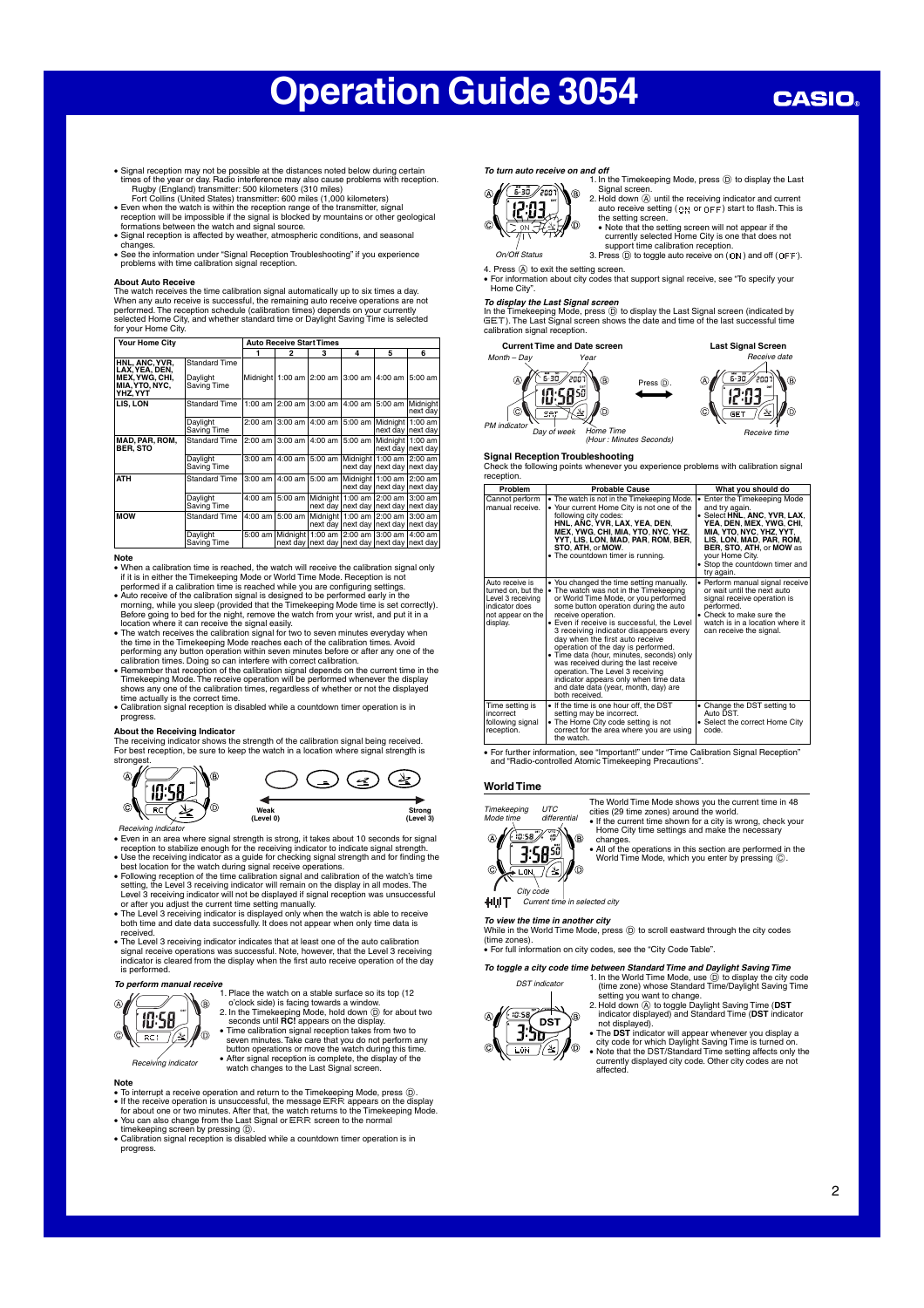## **CASIO**

## **Countdown Timer**



You can set the countdown timer within a range of one to 60 minutes. An alarm sounds when the countd reaches zero.

• All of the operations in this section are performed in the Countdown Timer Mode, which you enter by pressing  $\tilde{c}$ 

## Minutes Seconds

- **To set the countdown start time** 1. While the countdown start time is on the display in the Countdown Timer Mode, hold down  $\textcircled{A}$  until the current countdown start time starts to flash, which indicates the setting screen.
- If the countdown start time is not displayed, use the procedure under "To use the
- countdown timer" to display it. 2. While a setting is flashing, use D (+) and B (–) to change it. 3. Press A to exit the setting screen.screen.

## **To use the countdown timer**

- 
- 
- Press  $\widehat{\mathfrak{G}}$  while in the Countdown Timer Mode to start the countdown timer.<br>• When the end of the countdown is reached, the alarm sounds for 10 seconds or until<br>you stop it by pressing any button. The countdown time
- resume the countdown.
- To stop a countdown operation completely, first pause it (by pressing ⑥), and then<br>• press ⑧. This returns the countdown time to its starting value.<br>• Calibration signal reception is disabled while a countdown timer ope
- progress.

### **Stopwatch**



and two finishes. • The display range of the stopwatch is 59 minutes, 59.99 seconds.

The stopwatch lets you measure elapsed time, split times,

- The stopwatch continues to run, restarting from zero after it reaches its limit, until you stop it. Exiting the Stopwatch Mode while a split time is frozen on the display clears the split time and returns to
- elapsed time measurement. • The stopwatch measurement operation continues even if you exit the Stopwatch Mode.
- All of the operations in this section are performed in the 1/100 Stopwatch Mode, which you enter by pressing  $\circled{c}$ .
- seconds

## **To measure times with the stopwatch**

| <b>Elapsed Time</b> |                                 |                             |                                   |               |
|---------------------|---------------------------------|-----------------------------|-----------------------------------|---------------|
|                     | Ω                               | D.                          |                                   | (A)           |
| <b>Start</b>        | Stop                            | Re-start                    | Stop                              | Clear         |
| <b>Split Time</b>   |                                 |                             |                                   |               |
| O)                  |                                 |                             |                                   | (A)           |
| <b>Start</b>        | <b>Split</b><br>(SPL displayed) | Split release               | Stop                              | Clear         |
| <b>Two Finishes</b> |                                 |                             |                                   |               |
| D)                  | Ά                               |                             |                                   | $\mathcal{D}$ |
| <b>Start</b>        | <b>Split</b>                    | Stop                        | Split release                     | Clear         |
|                     | First runner<br>finishes.       | Second r unner<br>finishes. | Display time of<br>second runner. |               |

**Alarm**

Alarm time (Hour : Minutes)

 $\overline{c}$ 

**To set the alarm time**

 $\mathbb P$ **like** 

Timekeeping Mode time (Hour : Minutes Seconds)  $6.00$ **ALM** ⊻

> Hourly time signal on indicator

Alarm on <sub>indicato</sub>

finishes. Display time of first runner.

After you set (and turn on) the daily alarm, the alarm tone sounds when the alarm time is reached. You can also turn on an Hourly Time Signal that causes the watch to beep<br>for about one second every hour on the hour.<br>• All of the operations in this section are performed in the<br>Alarm Mode, which you enter by pressing  $\copyright$ .

1. In the Alarm Mode, hold down  $\overline{A}$  until the hour setting of the alarm time starts to flash, which indicates the  $\hat{a}$ 

setting screen. • This automatically turns on the alarm.

l l l l<br>K l l l 2. Press C to move the flashing between the hour and minute settings. ക

3. While a setting is flashing, use D (+) and B (–) to change it. • When setting the alarm time using the 12-hour format, take care to set the time

correctly as a.m. (**A** indicator) or p.m. (**P** indicator). 4. Press (A) to exit the setting screen

### **Alarm Operation**

The alarm sounds at the preset time for about 10 seconds (in all modes), or until you stop it by pressing any button.

**To test the alarm** In the Alarm Mode, hold down D to sound the alarm.

**To turn the daily alarm and the Hourly Time Signal on and off** In the Alarm Mode, press D to cycle through the settings shown below.

**Alarm On Indicator / Hourly Time Signal On Indicator**



• The alarm on indicator and the Hourly Time Signal on indicator are shown on the display in all modes while these functions are turned on.

### **Timekeeping**

- 
- 
- Use the Timekeeping Mode to set and view the current time and date.<br>• When setting the time, you can also configure settings for the City Code, the DST<br>• When setting, the 12/24-Hour Format, Year, Month, Day, the Language Timekeeping Mode. • Pressing D in the Timekeeping Mode will display the Last Signal screen.

**Current Time and Date screen Last Signal Screen**



This watch is capable of displaying text for the day of the week in any one of 9 different languages (English, Spanish, French, Portuguese, German, Italian, Chinese, Russian, and Japanese).

**Note**

**Setting the Time and Date**<br>Make sure you select your Home City code before you change the current time and<br>date settings. World Time Mode times are all displayed in accordance with the<br>Timekeeping Mode settings. Because o date in the Timekeeping Mode

## **To set the time and date**



1. In the Timekeeping Mode, hold down  $\overline{A}$  until the city<br>code starts to flash, which indicates the setting screen.<br>2. Press  $\overline{C}$  to change the flashing contents in the<br>sequence shown below to select other settings

| $\rightarrow$ $\sqrt{\frac{12}{24}}$ -Hourl<br>Seconds Hour He Minutes<br>►ldstl-<br>City Code |
|------------------------------------------------------------------------------------------------|
|                                                                                                |

3. When the setting you want to change is flashing, use  $@$  and/or  $@$  to change it as described below.

| Screen:                     | To do this:                                                                                                                                            | Do this:                                            |
|-----------------------------|--------------------------------------------------------------------------------------------------------------------------------------------------------|-----------------------------------------------------|
| NYC                         | Change the city code                                                                                                                                   | Use (D) (east) and<br>(B) (west).                   |
| AUTO                        | Cycle between auto DST (FUTD), Standard Time<br>(OFF), and Daylight Saving Time (ON)                                                                   | Press (D).                                          |
| 1 Z.H                       | Toggle between 12-hour (1 ⊇H) and 24-hour<br>(24H) timekeeping                                                                                         | Press (D).                                          |
| 50                          | Reset the seconds to 00                                                                                                                                | Press (D).                                          |
| 10:58 <sup>00</sup><br>7.87 | Change the hour, minutes, or year                                                                                                                      | Use $(\mathbb{D})$ (+) and $(\mathbb{B})$<br>$(-).$ |
| MM DD<br>5-30               | Change the month or day                                                                                                                                |                                                     |
| ENG.                        | Change the language<br>ENG: English ESP: Spanish FRA: French<br>POR: Portuguese DEU: German<br>ITA: Italian CHN: Chinese PYC: Russian<br>JPN: Japanese | Use $(D)$ and $(B)$ .                               |
| M/D                         | Toggle the month/day display format between<br>month/day (M/D) and day/month (D/M).                                                                    | Press (D).                                          |

• See "City Code Table" for a complete list of available city codes.

∙ See the "Day of the Week List" for information on abbreviations used.<br>• Auto DST (Al]T]) can be selected only while HNL, ANC, YVR, LAX, YEA, DEN,<br>• MEX, YWG, CHI, MIA, YTO, NYC, YHZ, YYT, LIS, LON, MAD, PAR, ROM, BER, **STO**, **ATH**, or **MOW** is selected as the Home City code. For more information, see

"Daylight Saving Time (DST)" below. 4. Press A to exit the setting screen.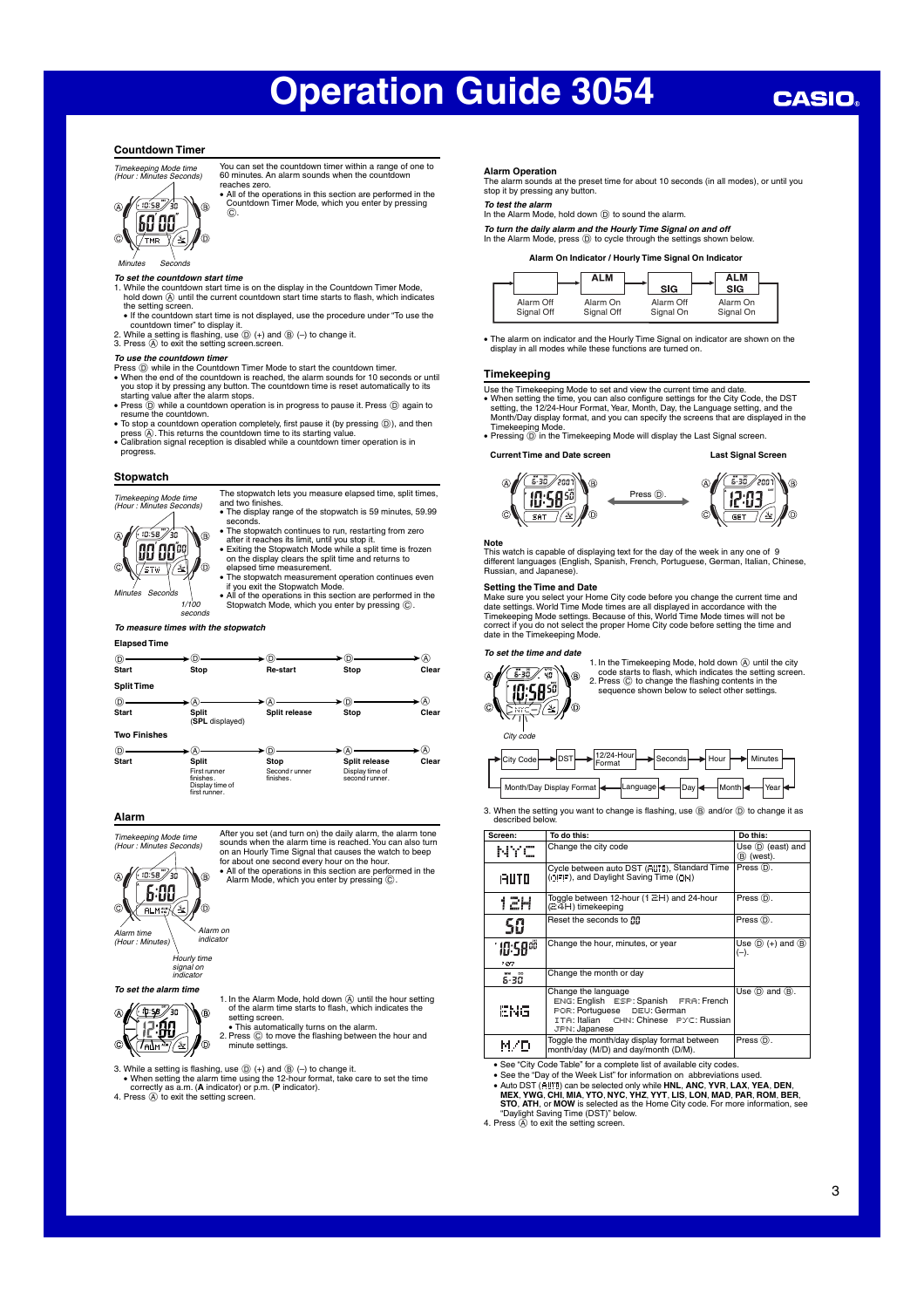### **Daylight Saving Time (DST)**

Daylight Saving Time (summer time) advances the time setting by one hour from Standard Time. Remember that not all countries or even local areas use Daylight Saving Time.

The time calibration signals transmitted from Fort Collins (the United States) or Rugby (England) includes both Standard Time and DST data. When the Auto DST setting is turned on, the watch switches between Standard Time and DST (summer time)

- automatically in accordance with the received time signal.<br>• The default DST setting is Auto DST ( $\overline{H}$ )[10] whenever you select ANC, YVR, LAX, YEA, DEN, MEX, YWG, CHI, MIA, YTO, NYC, YHZ, YYT, LIS, LON, MAD, PAR, ROM,
- 

To *change the Daylight Saving Time (summer time) setting*<br>1. In the Timekeeping Mode, hold down ④ until the city code starts to flash, which<br>2. Press ⓒ and the DST setting screen.<br>2. Dress ⓒ and the DST settings in the s

| Auto DST $(HIII)$ $\rightarrow$ | $DST$ off $(11T)$ |  | $DST$ on $($ <sub>1</sub> , |  |
|---------------------------------|-------------------|--|-----------------------------|--|
|---------------------------------|-------------------|--|-----------------------------|--|

4. When the setting you want is selected, press  $@$  to exit the setting screen.<br>• The DST indicator appears to indicate that Daylight Saving Time is turned on.

### **Reference**

This section contains more detailed and technical information about watch operation. It also contains important precautions and notes about the various features and functions of this watch.

**Auto Display** Auto Display continually changes the contents of the digital display.

**To turn off Auto Display** Press any button to turn off Auto Display. This returns to the Timekeeping Mode.

**To t***urn on Auto Display*<br>In the Timekeeping Mode, while holding down ⑧, hold down ⑨ for about two<br>seconds until the watch beeps.

**Note** • Calibration signal reception is disabled while Auto Display is being performed. • Auto Display cannot be performed while a setting screen is on the display.

## **Button Operation Tone**



The button operation tone sounds any time you press one of the watch's buttons. You can turn the button operation tone on or off as desired. • Even if you turn off the button operation tone, the alarm, Hourly Time Signal, and Countdown Timer Mode alarm all operate normally.

**To turn the button operation tone on and off** MUTE indicator

In any mode (except when a setting screen is on the<br>display), hold down ⓒ to toggle the button operation tone<br>on (�� not displayed) and off (父 displayed).

- 
- Since the  $@$  button is also the mode change button, holding it down to turn the button operation tone on or off also causes the watch's current mode to change.<br>•  $\blacktriangleright$  is displayed in all modes when the button operat
- 

- Auto Return Features<br>
of Myou leave the watch with the Last Signal screen in the Timekeeping Mode for one<br>
or two minutes without performing any operation, it returns to the Current Time and<br>
Date screen in the Timekeeping
- 
- If you leave the watch with a flashing setting on the display for two or three minutes without performing any operation, the watch exits the setting screen automatically.

## **Scrolling**

ି (®) and ① are used in various modes and setting screens to scroll through data. In<br>most cases, holding down these buttons during a scroll operation scrolls through the<br>data at high speed.

## **Initial Screens**

When you enter the World Time or Alarm Mode, the data you were viewing when you last exited the mode appears first.

- 
- **Radio-controlled Atomic Timekeeping Precautions**<br>
 The display of the watch is blank while an auto receive operation is in progress.<br>
 Strong electrostatic charge can result in the wrong time being set.<br>
 The time cali
- 
- 
- Even if the time calibration signal is received properly, certain conditions can cause<br>the time setting to be off by up to one second.<br>• The current time setting in accordance with the time calibration signal takes prior
- 
- years. Though this watch is designed to receive both time data (hour, minutes, seconds) and date data (year, month, day), certain signal conditions can limit reception to time data only. • Normally, the signal reception date shown by the Receive Mode is the date data
- included in the received time calibration signal. When only time data is received, however, the Receive Mode shows the date as kept in the Timekeeping Mode at the time of signal reception.

• If you are in an area where proper time calibration signal reception is impossible, the watch keeps time within ±20 seconds a month at normal temperature.<br>• If you have problems with proper time calibration signal recept

| I he following are the initial factory defaults for these s |                         |  |  |  |  |
|-------------------------------------------------------------|-------------------------|--|--|--|--|
| Setting                                                     | Initial Factory Default |  |  |  |  |
| City code                                                   | NYC (New York)          |  |  |  |  |

| City code             | <b>NYC</b> (New York)        |
|-----------------------|------------------------------|
| DST (summer time) pst |                              |
|                       | <b>AUTO</b> (Auto switching) |
| Auto receive          | ON (Auto receive)            |

## **Timekeeping**

- Resetting the seconds to **00** while the current count is in the range of 30 to 59 causes the minutes to be increased by 1. In the range of 00 to 29, the seconds are
- reset to **00** without changing the minutes.<br>The day of the week is displayed automatically in accordance with the date (year,
- 
- 
- 
- 
- The day of the week is displayed automatically in accordance with the date (year,<br>
 The year can be set in the range of 2000 to 2099.<br>
 The year can be set in the range of 2000 to 2099.<br>
 The watchs built-in full aut

12-hour/24-hour Timekeeping Formats<br>The 12-hour/24-hour timekeeping format you select in the Timekeeping Mode is also<br>• With the 12-hour format, the PM indicator (P) appears on the display for times in the<br>• With the 12-ho

- midnight to 11:59 a.m. With the 24-hour format, times are displayed in the range of 0:00 to 23:59, without
- any indicator.

### **Illumination**

This watch has an EL (electro-luminescent) panel that causes the entire display to<br>glow for easy reading in the dark. In any mode (except when a setting screen is on the<br>display), press ③ to illuminate the display for abou

**Illumination Precautions** • The electro-luminescent panel that provides illumination loses power after very long

- use.
- Illumination may be hard to see when viewed under direct sunlight.<br>• The watch may emit an audible sound whenever the display is illuminated.<br>• This is due to vibration of the EL panel used for illumination, and does not
- malfunction.
- Illumination automatically turns off whenever an alarm sounds.
- Frequent use of illumination runs down the battery.

## **Day of the Week List**

|      | Sunday | Monday     | Tuesdav    | Wednesday  | Thursdav | Friday     | <b>Saturdav</b> |
|------|--------|------------|------------|------------|----------|------------|-----------------|
| ENG  | SUN    | MON        | TUE        | WED        | THU      | FRI        | <b>SAT</b>      |
| ESP  | DOM    | LUN        | MAR        | MIÉ        | JUE      | VIE        | SÁB.            |
| FRA  | DIM    | LUN        | MAR        | <b>MER</b> | JEU      | VEN        | <b>SAM</b>      |
| POR  | DOM    | <b>SEG</b> | <b>TER</b> | QUA        | QUI      | <b>SEX</b> | sée.            |
| DEU  | SON    | MON        | DIE        | MIT        | DON      | <b>FRE</b> | <b>SAM</b>      |
| ITA  | DOM    | LUN        | MAR        | <b>MER</b> | GIO      | VEN        | <b>SAB</b>      |
| CHN  | Е      |            | $=$        | Ξ          | 囜        | 五          | 六               |
| PYC. | BC.    | ΠН         | BT         | CP         | ЧТ       | ПТ         | CE              |
| JPN  | Ξ      | 月          | 臾          | ж          | 木        | 霊          | ᆂ               |

## **City Code Table**

| City<br>Code      | City            | UTC.<br><b>Differential</b> | Other major cities in same time zone                  |  |  |  |
|-------------------|-----------------|-----------------------------|-------------------------------------------------------|--|--|--|
| <b>PPG</b>        | Pago Pago       | $-11.0$                     |                                                       |  |  |  |
| <b>HNL</b>        | Honolulu        | $-10.0$                     | Papeete                                               |  |  |  |
| ANC <sub></sub>   | Anchorage       | $-09.0$                     | Nome                                                  |  |  |  |
| <b>YVR</b>        | Vancouver       | $-08.0$                     | San Francisco, Las Vegas,                             |  |  |  |
| LAX               | Los Angeles     |                             | Seattle/Tacoma, Dawson City                           |  |  |  |
| <b>YEA</b>        | <b>Edmonton</b> | $-07.0$                     | El Paso                                               |  |  |  |
| <b>DEN</b>        | Denver          |                             |                                                       |  |  |  |
| <b>MEX</b>        | Mexico City     |                             |                                                       |  |  |  |
| <b>YWG</b>        | Winnipeg        | $-06.0$                     | Houston, Dallas/Fort Worth, New Orleans               |  |  |  |
| CHI               | Chicago         |                             |                                                       |  |  |  |
| <b>MIA</b>        | Miami           |                             | Montreal, Detroit, Boston,                            |  |  |  |
| <b>YTO</b>        | Toronto         | $-0.5.0$                    | Panama City, Havana, Lima, Bogota                     |  |  |  |
| <b>NYC</b>        | New York        |                             |                                                       |  |  |  |
| CCS               | Caracas         | $-04.0$                     | La Paz, Santiago, Port Of Spain                       |  |  |  |
| YH <sub>7</sub>   | Halifax         |                             |                                                       |  |  |  |
| YYT               | St. Johns       | $-03.5$                     |                                                       |  |  |  |
| <b>RIO</b>        | Rio De Janeiro  | $-03.0$                     | Sao Paulo, Buenos Aires, Brasilia, Montevideo         |  |  |  |
| RAI               | Praia           | $-01.0$                     |                                                       |  |  |  |
| $\overline{1}$ IS | Lisbon          | $+00.0$                     |                                                       |  |  |  |
| <b>ION</b>        | I ondon         |                             | Dublin, Casablanca, Dakar, Abidjan                    |  |  |  |
| <b>MAD</b>        | Madrid          |                             |                                                       |  |  |  |
| PAR               | Paris           |                             |                                                       |  |  |  |
| <b>ROM</b>        | <b>Rome</b>     | $+01.0$                     | Milan, Amsterdam, Algiers, Hamburg, Frankfurt, Vienna |  |  |  |
| <b>BER</b>        | <b>Berlin</b>   |                             |                                                       |  |  |  |
| <b>STO</b>        | Stockholm       |                             |                                                       |  |  |  |
| <b>ATH</b>        | Athens          |                             | Helsinki, Istanbul, Beirut, Damascus,                 |  |  |  |
| CAI               | Cairo           | $+02.0$                     | Cape Town                                             |  |  |  |
| <b>JRS</b>        | Jerusalem       |                             |                                                       |  |  |  |
| <b>MOW</b>        | Moscow          | $+0.3.0$                    | Kuwait, Riyadh, Aden, Addis Ababa, Nairobi            |  |  |  |
| <b>JED</b>        | Jeddah          |                             |                                                       |  |  |  |
| THR               | Tehran          | $+03.5$                     | Shiraz                                                |  |  |  |
| <b>DXB</b>        | Dubai           | $+04.0$                     | Abu Dhabi, Muscat                                     |  |  |  |
| <b>KBL</b>        | Kabul           | $+04.5$                     |                                                       |  |  |  |
| KHI               | Karachi         | $+05.0$                     | Male                                                  |  |  |  |
| DEL               | Delhi           | $+05.5$                     | Mumbai, Kolkata                                       |  |  |  |